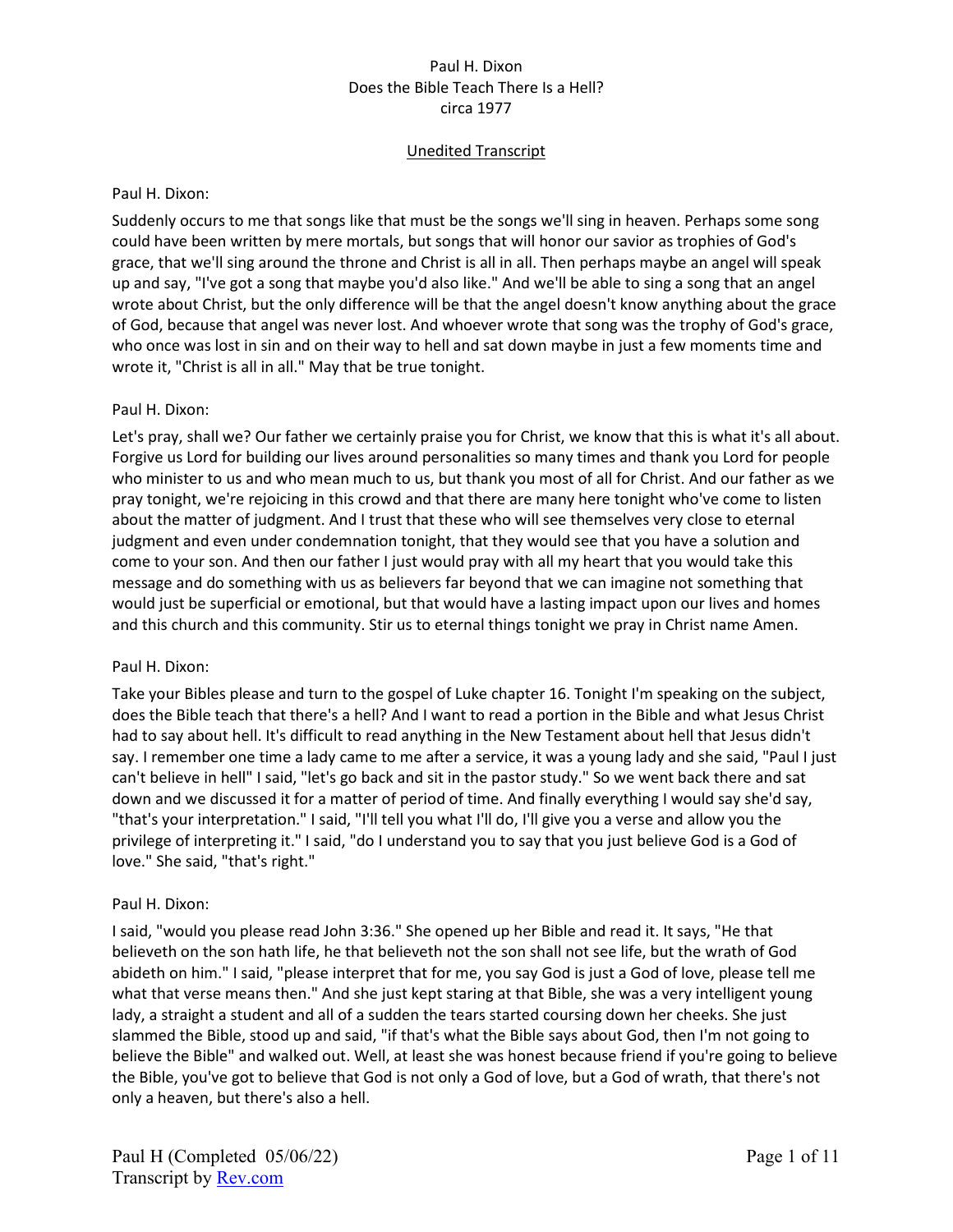### Paul H. Dixon:

Had another lady come to me one night I was preaching, gave the invitation. She came right up to the platform I leaned down and I said, "what can I help you with?" She didn't want to talk with the pastor. She said, "I did not come forward to make a decision, I came forward to tell you, I violently disagree with the message." I said, "what did I say that you disagree with?" She said, "you said there's a hell and I can't buy that" I said, "let's talk about it after the service." Pastor took her back in his study and after I'd talked with some other folks I entered in and she was really going hot and heavy with the pastor. And I listened for a while and he finally said, "do you have anything to say Paul?" I said, "I want to show you some verses." She said, "the only thing I believe in the Bible is that that's in red letters."

## Paul H. Dixon:

How many of you have a red letter edition of the Bible? Can I see your hands, especially children and teens, many times and many adults have red letter editions of the Bible, but maybe my children and pals and teens don't know what a red letter edition of the Bible is. If it's in red letters, that means that Jesus said it. Now the entire Bible is God's word, but when they print a red letter edition of the Bible Jesus literally said those things while he was upon the face of the earth. Well, did I ever have a time? I said, "I'll be glad to use the red letters to talk to you about hell." Because in the New Testament there are three words used for hell, Hades, Gehenna and Tartarus. One of them is used once by James. That's the latter in the book of James chapter three, I believe it's verse six.

## Paul H. Dixon:

The other Gehenna is used 12 times, 11 times by Jesus. I made a mistake the other time Gehenna is used is in James 3:6, Tartarus is used by Peter in second Peter chapter two, verse four. Hades is used completely by the Lord Jesus Christ 11 times. In other words, out of 24 times references to hell in the New Testament, Jesus Christ talked about it, 22 times out of the 24 James once, Peter once, Paul didn't use it at all. You say why, "didn't Paul believe in hell" sure he did. But you'll notice that the apostle Paul is the one who used the word grace. Grace is found approximately 127 times in the New Testament, the apostle Paul used the word grace almost a 100 times in the New Testament. I believe what he's telling us is I'm bringing the message of grace, the Lord Jesus hit the nail on the head when it came to this matter of judgment and hell. And the portion I'm going to read to you tonight came right from the lips of Jesus.

### Paul H. Dixon:

I want you to notice as he begins in verse 19, "there was a certain rich man, which was clothed in purple and fine linen and fared sumptuously every day." Luke 16:19 now verse 20, "there was a certain beggar named Lazarus, which was laid at his gate full of sores and desiring to be fed with the crumbs, which fell from the rich man's table. Moreover, the dogs came and licked his swords." Some people would have us to believe this was a parable, I personally don't believe that though if it were a parable, it would in no way take away from the truth.

### Paul H. Dixon:

A parable did not undermine truth, it taught truth. I believe that these two men literally lived. Jesus said, "there was a certain rich man and there was a certain beggar." Now he said, "the Beggar's name was Lazarus." Sometimes you'll hear this rich man referred to as dives. That's not his name, dives is the Latin equivalent of the Greek rich man. So it's not really a personal name, but here was an unnamed rich man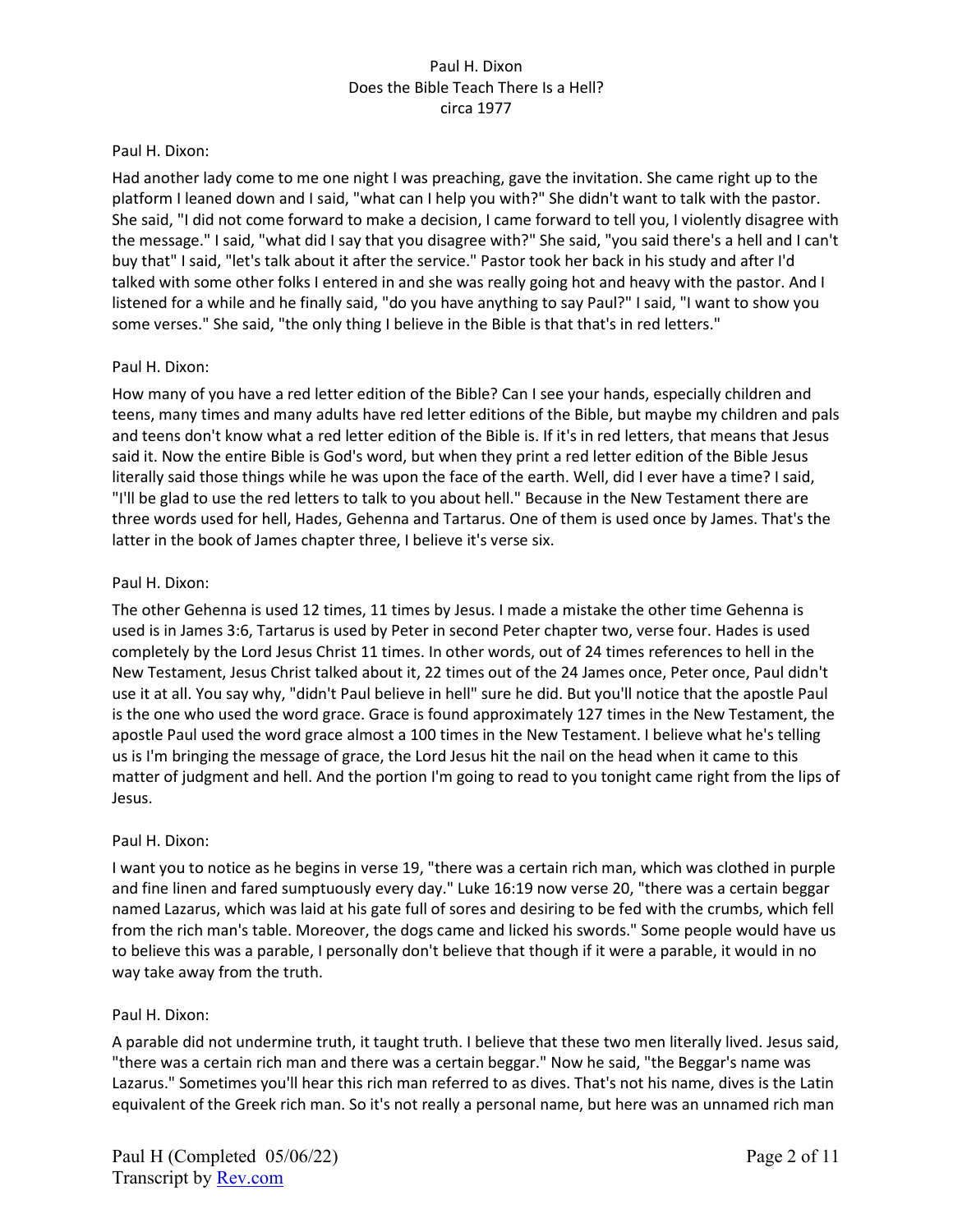and a named beggar. My sheep hear my voice and I know them and they follow me, Jesus knew the name and called the name of his sheep. But this rich man is an interesting individual, the Bible says he was so rich, he was clothed in purple and fine linen. You could look at that man as he walked down the street and say \$500 suit, there was just something about the cut of the cloth and you knew that he didn't get it at Robert halls. You knew that this wasn't a Sears and Roebuck or a JC Penney as brother Dan likes to say French special.

## Paul H. Dixon:

This was really a fine piece of cloth the finest you could buy, there was no doubt about it and if you missed it by the cloth, you got it by the color. Now I look out tonight and there's a purple dress and there's a purple shirt and there is purple all over this auditorium. Here's one of my pals with purple and purple and if some of these boys would stand up I'll guarantee, there has to be one teenage fellow with a pair of purple pants on in this congregation. Now I can't believe some of the pants these guys are wearing these days all colors and stripes and polka dots. Did you see those pants Herbert Boyd had on the other night, man that fellow has gotten so mad I can't believe it with that mustache, he's cool. There's one thing about that Herbert that's the coolest treasure I've ever run across to Herbert Boyd. I got to treat him right, I got to check coming from him after a while so I'll be good to him. But you know back in that day you didn't wear purple clothes, unless you rich.

## Paul H. Dixon:

We go into a store and we pay the same thing for a red garment or a white garment or a purple garment but not in that day. If you notice in Acts 16 when Lydia got saved the spirit of God emphasized that she was a seller of purple. That means she was a very well to do business woman because purple was very difficult to come by. It was extracted from a snail deal that was in the sea, it was difficult to find the snails and even more difficult to get the dye out of it and so you had to be able to be rich to afford it. And when that fellow walked down the street with his purple robes even if you didn't know that he lived in a mansion and drove the finest chariot you would say, there is a rich man, but he not only had fine clothing. It says he fared sumptuously every day, you know what that means? That means he didn't need hamburger and he didn't eat tubes steaks. This was a fella who could eat right at the top all the time.

### Paul H. Dixon:

How many of you people have ever had squab can I see your hands? You've had squab well, I am glad to see that there are some other hillbillies just like me. I was in Sumter South Carolina for meetings. There are some people here who know what squab is, but the majority of this congregation has never had squab, I hadn't either. I was in a meeting one night and the people were so excited they said, "do you who's here." And there was a fellow there about 75, 80 years old a Jew. They were so thrilled because this dear Jewish man had come to the service. After the service was over he came down to see me he listened every word he said, "I want you to come and see me tomorrow, I want to take you through my place of business." I said, "what is your business?" He said, "I own the world's largest pigeon farm."

### Paul H. Dixon:

And I went over to his place the next day. And I had an opportunity for about an hour and a half to talk to him about the Lord. And he took me and he had 30,000 pigeons there. I never saw so many pigeons and baby pigeons are squab and they take those pigeons and they kill them as babies about 10, 11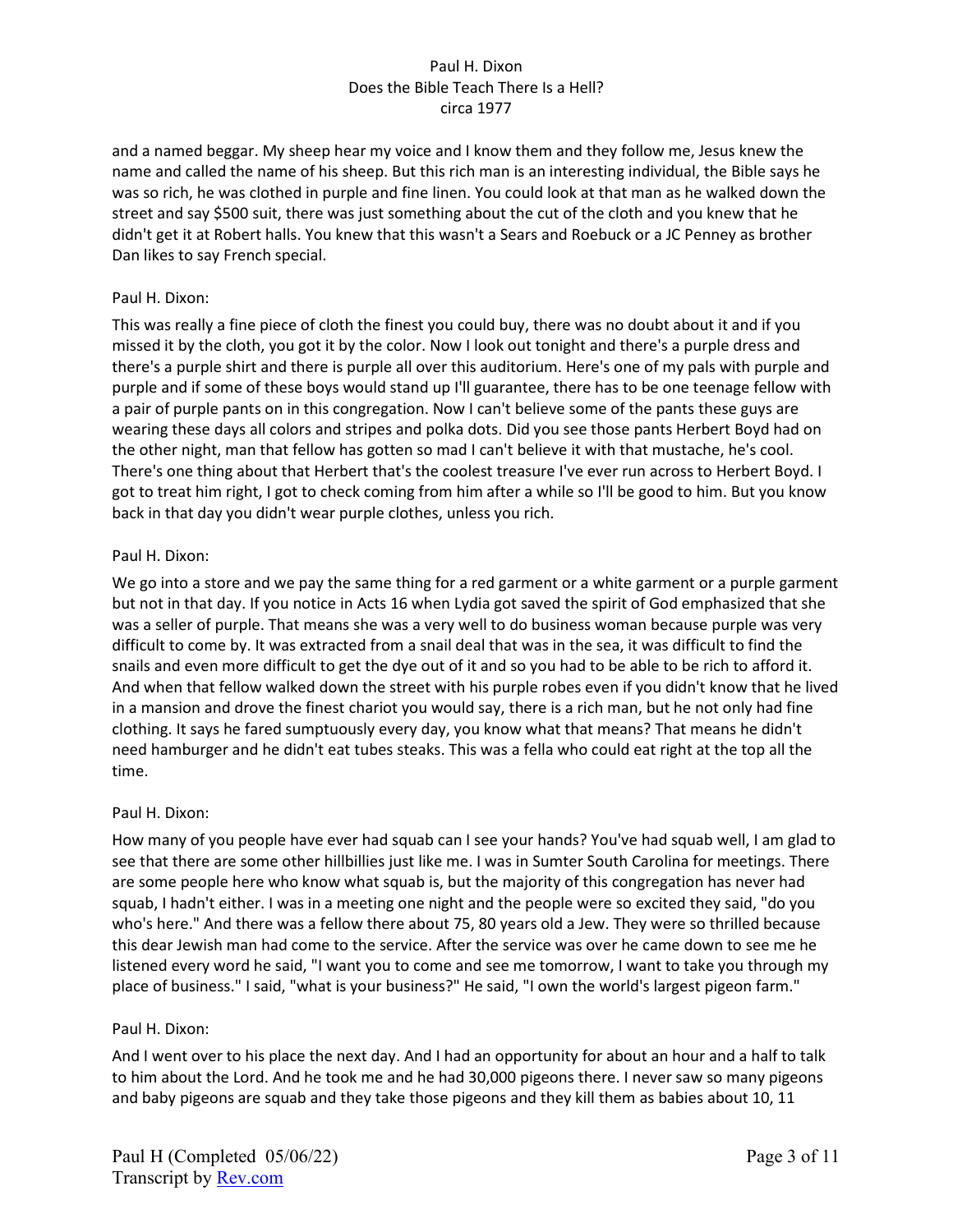ounces. After they're dressed out, they send them all over the country and around the world and you will pay somewhere around \$250, \$3 a piece for one of those 10 ounce squabs. Just a little low like a robin just a baby chicken or something. It'd take three or four of them on a fellah up but it's a delicacy one of these squabs.

## Paul H. Dixon:

I was talking in one church up East and one of the guys said, he said, "you must not be a Polack. I said, "no I'm not a Polack' I don't find too many people with all the Polack jokes going around to admit to being a Polack. I said, "I'm not." Well, he said, "when I was a kid" he said, "we were so poor." He said, "my daddy would go out and kill pigeons." And he said, "we had squab every night to eat." This man could have squab for midnight snack, he had the finest of foods and he lived right at the top in this life there was nothing he wanted he couldn't have people would look at him and envy him for his wealth, for his bank account, for his financial security.

### Paul H. Dixon:

And in contrast there was a poor beggar who every day was carried to this man's gate. And he just desired to have the crumbs that would fall from the man's garbage can. He had sores all over his body he couldn't afford medicine to go to a doctor and the dogs would come and lick his sores. You might think that's cruel, but some people tell us that there's medicinal value in the lick of a dog up on a sore. At least we know that it kept the flies off of the sore and maybe it gave him some relief from the itching and he didn't have to scratch all the time himself. And the dogs had more pity upon this man than the rich man, he never sent him out a steak or a piece of bread. He let him sit there and beg for the chromes that he didn't want to have anything to do with.

### Paul H. Dixon:

Along behold it came to pass that this poor old beggar died. One day rich man looked out of his window and he saw that beggar and he was all slumped over in front of his gate. And he called the garbage truck and they picked his body up. He probably shook his head and said, "well, that's the way of all men." It came to pass the beggar died. Did you know one of these days it's going to come to pass, you'll die, I'll die, I don't know when, I don't know how, but it's appoint unto men once to die and after that the judgment. And your name is going to be in that obituary column, it may be tomorrow, it may be the next day, I don't know when, but it came to pass, that's an interesting phrase, take it through your Bible someday. It came to pass, what came to pass? God's word always has, always does, always will, God's word always comes to pass you say, I don't believe the word of God it's still going to come to pass whether you believe it or not.

### Paul H. Dixon:

And that beggar died, would you believe it? The rich man also died, he was able to go to the doctors and he could buy him one of those bicycles to ride, to stay in shape and he could afford to go to weight Watchers and he was able to look after himself. The other fellow, he didn't have all these means to help him stay in shape, but this guy had the money and he had the means and he had the time and he probably worked in staying in good health. And then one day heart attack got him or stroke or a cancer or he stepped out in the street in front of a horse. I don't know whether it was Cribbing I don't know. I don't know when it was or how it happened it might have been the same day the beggar died, it might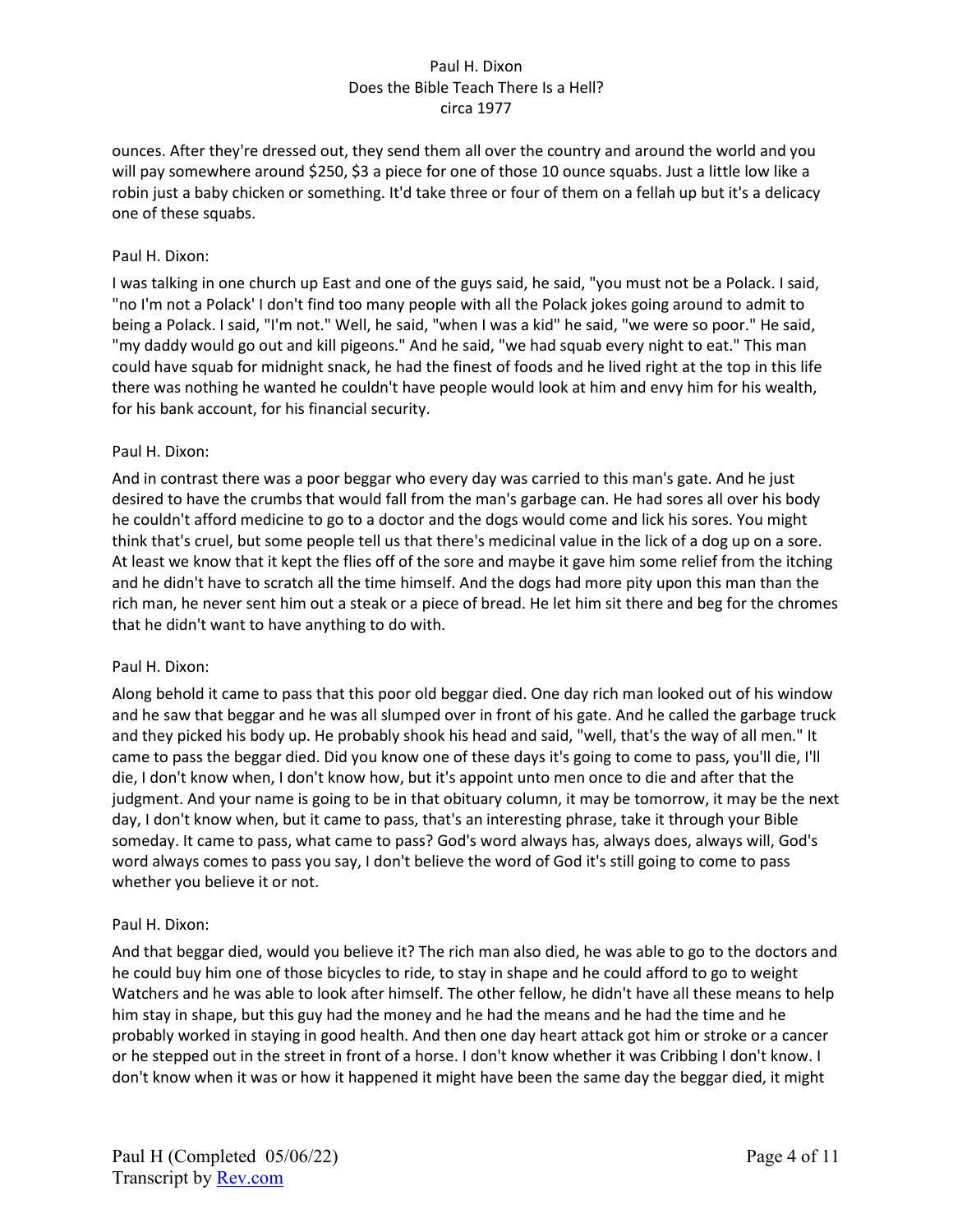have been the next day, it might have been a year later. Jesus doesn't tell us he just says very simply the rich man also died and was buried.

## Paul H. Dixon:

You noticed just said the beggar died. The rich man died and was buried. What they did with beggar in that day, when I said they called the garbage truck, they picked that poor old beggar's body up took it out to the dump, threw it out there on the trash sheep. And while the flames were consuming the garbage they cremated his body. They didn't have a debtor's grave or a boot hill. They just threw a beggar's body out there on the trash dump no burial at all. When the rich man died, if it would be an hour or day, what a burial they would have.

## Paul H. Dixon:

I had a friend who was in Atlanta Georgia. He's a pastor in Ohio and he was invited to preach the funeral of a man he led to Christ a very successful business man. The man's body was there in this very plush expensive funeral home in Atlanta. He said he walked down one of the corridors, a lot of people were laid out and he looked into a room and there was a bed and the whole room was laid out like a bedroom. And he said, "there was a lady in that bed" and he said, "it stunned me because I thought oh man, they've made a mistake there's somebody sleeping in there and they forgot to close the door on that poor lady and people walking by here and she's sleeping in there." And then it dawned on him he said, "it could be." But he went back and went in and sure enough, that lady was dead.

## Paul H. Dixon:

They had her laid out in a bed and her family could come in and sit down in chairs around that bed and talk to her and make believe that she's alive and act like she's just sleeping. We'll do anything we can to deny the reality of death. And this fellow would be laid out in a \$2,000 bronze casket flowers all over the funeral home. A nice little sermonette would be given, people would crowd in and they would say, doesn't he look good? Looks like he's just sleeping, looks like he always did in his life, looks like he ought to get out of there any minute and they'd wheel the casket out, put it in the back of the Cadillac cars, take him out to the cemetery, out there is one of the most beautiful plots of ground shade, trees, flowers blooming. They let that body down in that hole and people go away and say, 'finally he's at rest" and he is not even in that casket, he's not even in that ground, it's all just a game.

## Paul H. Dixon:

"That man is in hell." Jesus says in the next verse, in hell verse 23, he lift up his eyes listen, Jesus preached on the certainty of hell. As soon as that man died, he went to hell you say, Paul don't you know that word for hell here is Hades, yes I know that. I am aware that Hades is the equivalent of Sheol in the Old Testament. I know that when people die now, who are not saved their spirit, their soul goes to Hades. Those who die, who are saved they go to heaven to be with the Lord. I know that there's coming a time and I'll show you some verses a little bit later when Hades will yield up its dead and they will be transferred into another place, that's the final place of judgment that's called Gehenna.

### Paul H. Dixon:

But let me ask you something. If Hades is all Jesus says it is in Luke 16, what in the world is Gehenna going to be like Jack Van Impe compares Hades and Gehenna like a man who's going to be tried, he's been arrested and they put him in a jail. He's there in that jail, he's a prisoner until he stands before the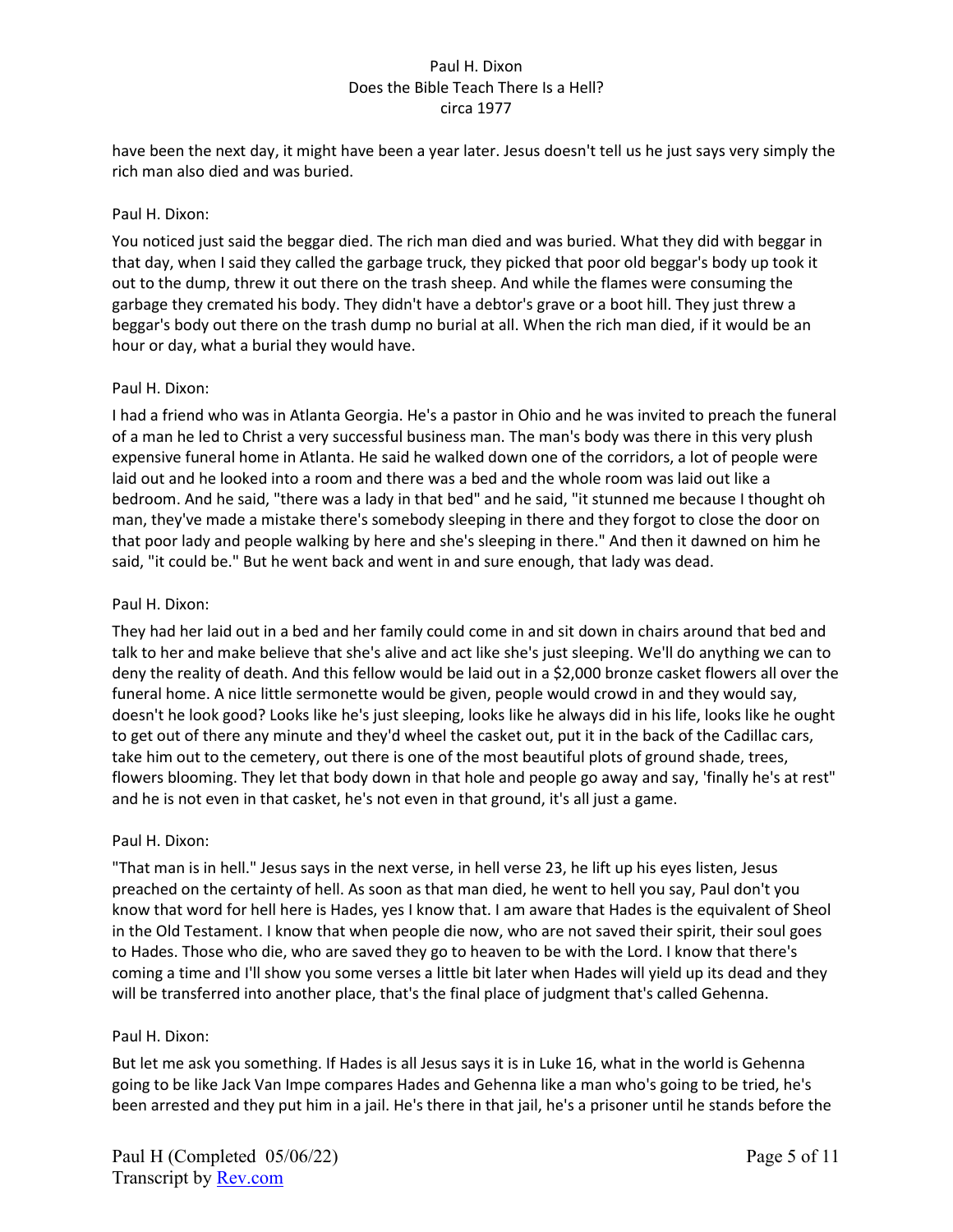final judgment and after they find that he is guilty, they then send him to prison. And all Hades is a place where people who are lost who've died in their sin, who've never been saved are waiting in torment, in suffering, until they stand before that final judgment will never open their mouth. We'll hear the final judgment pronounced of Gehenna hell fire and then will go into that final prison for all eternity.

## Paul H. Dixon:

And I trust that I've said enough about that I won't have to say more about it as we continue in this message. Friend whether you want to call it Hades, whether you want to call it Gehenna, whether you want to call it Sheol, whether you want to call it hell when you die without Jesus Christ is your savior, you go to a place of suffering, a place, torment you know what hell's like?. Let's just look at these verses to see what it's like notice if you will in verse 23, he lift up his eyes being in torments. Circle that word torments in your Bible listen, I really like these teens, man we've had about 25 kids down here every night, Bibles open, marking their Bibles, taking notes, tremendous, keep with it.

## Paul H. Dixon:

He lift up his eyes, being in torments, he se Abraham afar off Lazarus was in his bosom and he cried and said, "Father Abraham have mercy on me, send Lazarus that he may dip the tip of his finger and water and cool my tongue from tormented in this flame" and circle it again tormented. But Abraham said, "son remember that thou in thy in the lifetime receivedst thy good things and likewise Lazarus evil things, but now he is comforted and thou art tormented." Circle it again tormented. And beside all this between us and you there's a great gulf fixed, so that they which would pass from hence to you cannot, neither can they pass to us that would come from thence.

### Paul H. Dixon:

Then he said, "I pray thee therefore father, that would send him to my father's house for I have five brethren that he may testify unto them lest they also come into this place of torment." And four times hell is described as torment, this is the character of hell. Jesus not only tells us of the certainty of hell, he tells us of the character of hell. I want you to take your Bibles and turn back to the book of Revelation please chapter 14, Keep your finger on Luke 16, it'll be easier for you to come back to it. Revelation chapter 14 and look at verse 10. I want you to see what hell's going to be like and who's going to be there.

### Paul H. Dixon:

The same shall drink of the wine of the wrath of God, which is poured out without mixture into the cup of his indignation. He shall be tormented with fire and brimstone in the presence of the holy angels and in the presence of the lamb. Some people say, is there going to be fire in hell, is there going to be brimstone in hell? that's exactly what this verse says. And if you look at the context, you'll find out that these are people during the tribulation time who've refused to receive Christ as their savior and they're going to be in this place of fire and brimstone. You say Paul, "that doesn't talk about me." All right, turn over to the 19th chapter verse 20 Revelation,

### Paul H. Dixon:

And the beast was taken and with him the false prophet that wrought miracles before him, with which he deceived them, that had received the mark of the beast and them that worshiped his image. These both were cast alive into a lake of fire burning with brimstone. Not only are these people in Revelation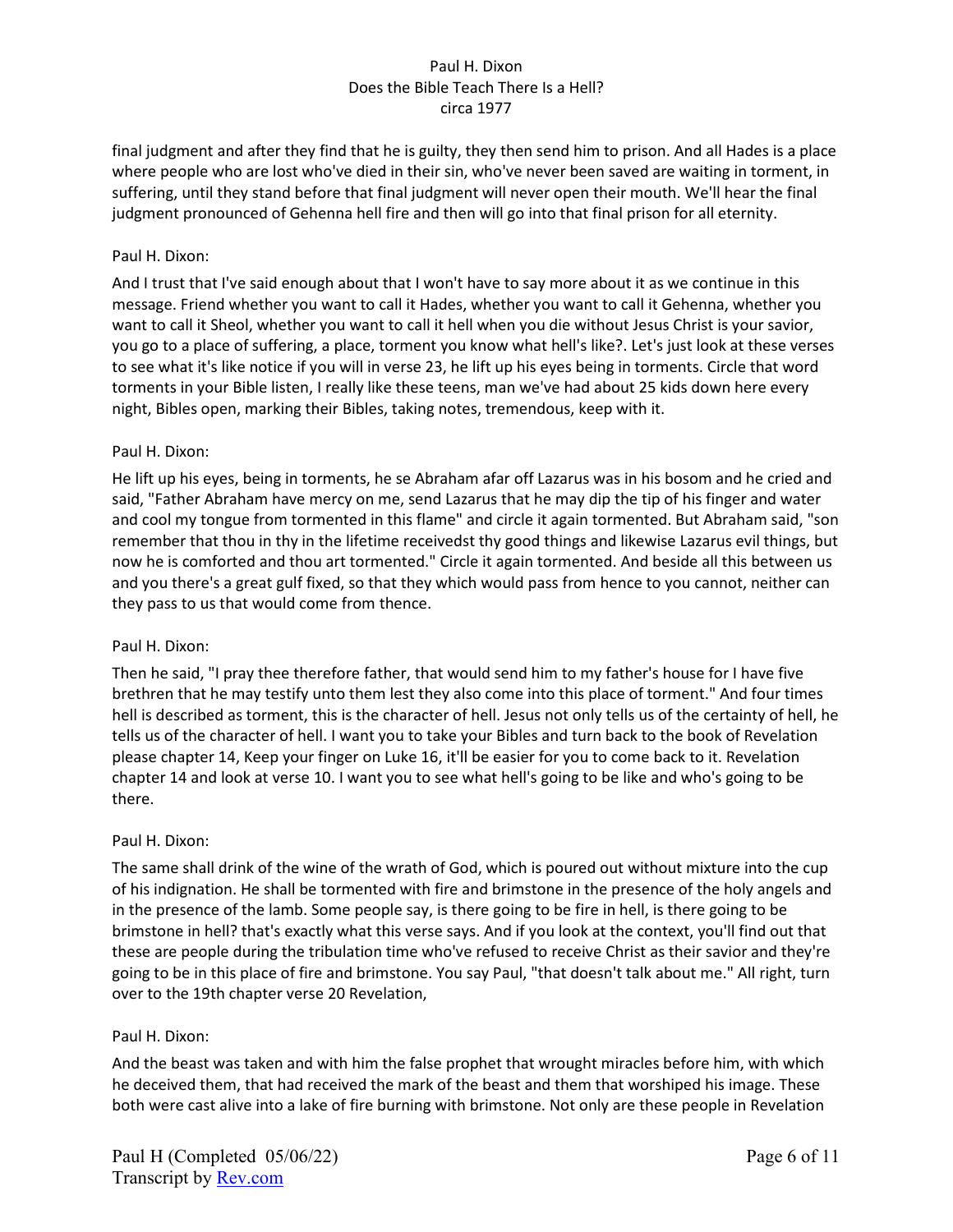14, going to be there, but also the false prophet and the beast or the antichrist are going to be turned into the lake of fire, it burns with brimstone. You say that still doesn't say anything about me.

## Paul H. Dixon:

If you will look at revelation chapter 20, verse 10. And the devil that deceived them was cast into the lake of fire and brimstone where the beast and the false prophet are and shall be tormented day and night forever and ever. Look up from your Bibles for just a minute, have you had some people to come to your house and tell you that when you die, there's a total annihilation, there's a judgment, but it's just for a short period and then it's all over. That's not what this says, if you'll notice in Revelation 19 verse 20, when the false prophet and the beast were placed in the lake of fire in chapter 20, verse 10, when Satan's put in there they're still there and it's a thousand years later,

## Paul H. Dixon:

A thousand years later and they're still there and they're still being tormented. They were not consumed you say, but that still doesn't talk about me. That talks about tribulation folks who reject Christ, that talks about the antichrist and the false prophet and the devil. I would hope it didn't say you because I wouldn't want to be there with that crowd, I wouldn't want to be there with them at all, but I'll let you know it does include you friend.

## Paul H. Dixon:

Look at revelation, chapter 21, verse eight. But the fearful and the unbelieving and the abominable and the murders and whoremongers and sorcerer and idolaters and all liars shall have their part in the lake which burneth with fire and brimstone, which is the second death. Again, the lake of fire who's going to be there, whoremongers, sorcerer incidentally the word that's used here for sorcerer comes from the Greek word that has to do with pharmacy, drugs and evidently these are going to be drug pushers. And idolaters and all liar and these murders, but I left out the first two. Did you know the murders do not tap the list Or the whoremongers or the drug pushers, but the fearful and the unbelieving.

## Paul H. Dixon:

You say. Paul, I'm not unbeliever tonight I believe in God. And the Bible when it talks about unbelief, it does not talk about atheism generally. It talks about believing, receiving Jesus Christ as your personal savior. You may believe in God, you may believe in Christ, but if you've never received Christ trusted him, believed on him to be your savior, you're unbeliever and you're at the top of the list. Did you know that's the worst sin in the book? There is no greater sin than the sin of unbelief to reject the love of God in God's way of salvation and his son Jesus Christ. Did you notice what was ahead of unbelief, fearful the word for coward, you know why a lot of teens don't get saved? Because they're just cowards. They're afraid of what their buddies would think, they're afraid about the problems they have at school.

### Paul H. Dixon:

The reason a lot of men don't get saved and I've talked to them and you've talked to them. Well, I'd like to be saved, but I'm afraid I can't live it, I'm afraid I can't live the Christian life, I'm afraid what the men will do at work. The pressure of family, the pressure of friends, the fear, the fearful and the unbelieving will be in hell. The fear of man bring us a snare, but who so put at this trust in the Lord shall be saved. I encourage your friend, don't let any fear in your harder mind keep you from Jesus Christ tonight Because you're in danger of hell fire. I trust you see it tonight in other words the same place the devil's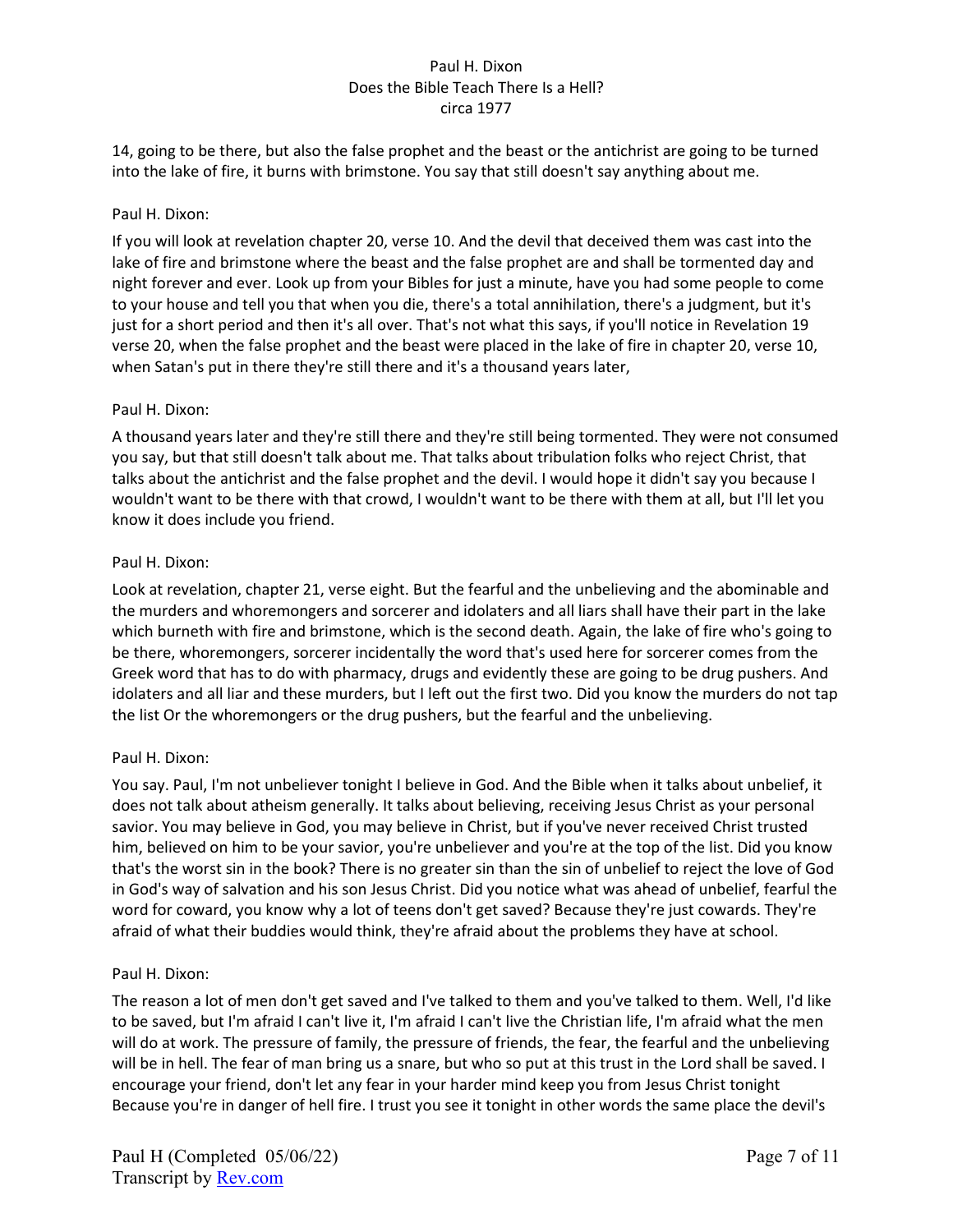going to be and all these others you are going to be there, it's a place of fire. In hell he lift up his eyes being in torment. Take Your Bibles and look back to why you're in Revelation chapter 14, verse 11. There was something about hell I never thought about for a long time that you might be interested in

## Paul H. Dixon:

That makes it a place of torment. When it says in verse 11, the smoke of their torment ascended up forever and ever and they have no rest day nor night. Now, if you look up from your Bibles for a minute, if you got a good night's sleep last night or maybe a nap this afternoon, you're probably still feeling pretty good. If you haven't been able to sleep well, possibly emotionally you're down, physically maybe you're even hurting, most of us take sleep, while the meager common mercies of God so for granted, until we miss a few nights or get insomnia.

## Paul H. Dixon:

I remember I was with one man in New York and it was so interesting. First day he said, 'now Paul, my wife teaches school" And he said, "I'll have to cook the lunches." So I went over my first day for lunch with this pastor in New York and he served me a TV dinner, one of my favorites. After the TV dinner was over, he looked across the table and he said, "now it's time for our snappy nappy." I said, "would you run that back again?" He said, "it's time for our snappy nappy." I said, "what is that?" He said, "well, every day I get a nap right after lunch and then I go out and visit." I said, "fine." I said, "how snappy is it?" He said "ten minutes" I said, "you're pulling my leg." He said, "no every day" he said, "I get a 10 minute nap."

## Paul H. Dixon:

And he walked over to the oven and he set the timer on that oven for 10 minutes. He ran in and fell down on the couch. I ran and I passed him on the couch, he made me sleep upstairs. I lost five minutes getting up the steps, every day I passed him on those steps and he was out just he hit that couch and he was gone. I never saw anything like it, I'd go up there and I'd try counting sheep and dogs and lions and everything. I couldn't go to sleep and all of a sudden I hear that timer going off. He'd say, "okay Paul, let's go get them" we'd go out and we'd visit snappy nappy every day.

### Paul H. Dixon:

That verse says, there'll be no rest day nor night. Do you catch the significance? There are some of our fellows getting home being set free tonight. They're over there in those prison camps, what 140 some fellows maybe coming home tonight, starting home, maybe some of them have been in camps for five years, six years, seven years separated from their wives and their children and their loved ones. Eating a diet that's foreign to them, maybe having to do hard labor, maybe having some physical difficulties. They have to face the reality of their suffering and their imprisonment all day long. Every night, they get away from it, they go to sleep, but in hell you never brought it out.

### Paul H. Dixon:

You have to face the reality of it, you have to deal with the suffering of it, you have to face it emotionally every possible way, you have all the memories of the opportunities you had to receive god's love and God's mercy. All the invitations that were extended all the times you heard the gospel, maybe if you reject Christ tonight and you go to hell, you will memorize this sermon in hell. There's no rest, there's no escape day nor night. This man as he's in hell and Jesus gives us the character of it. He said, "there's a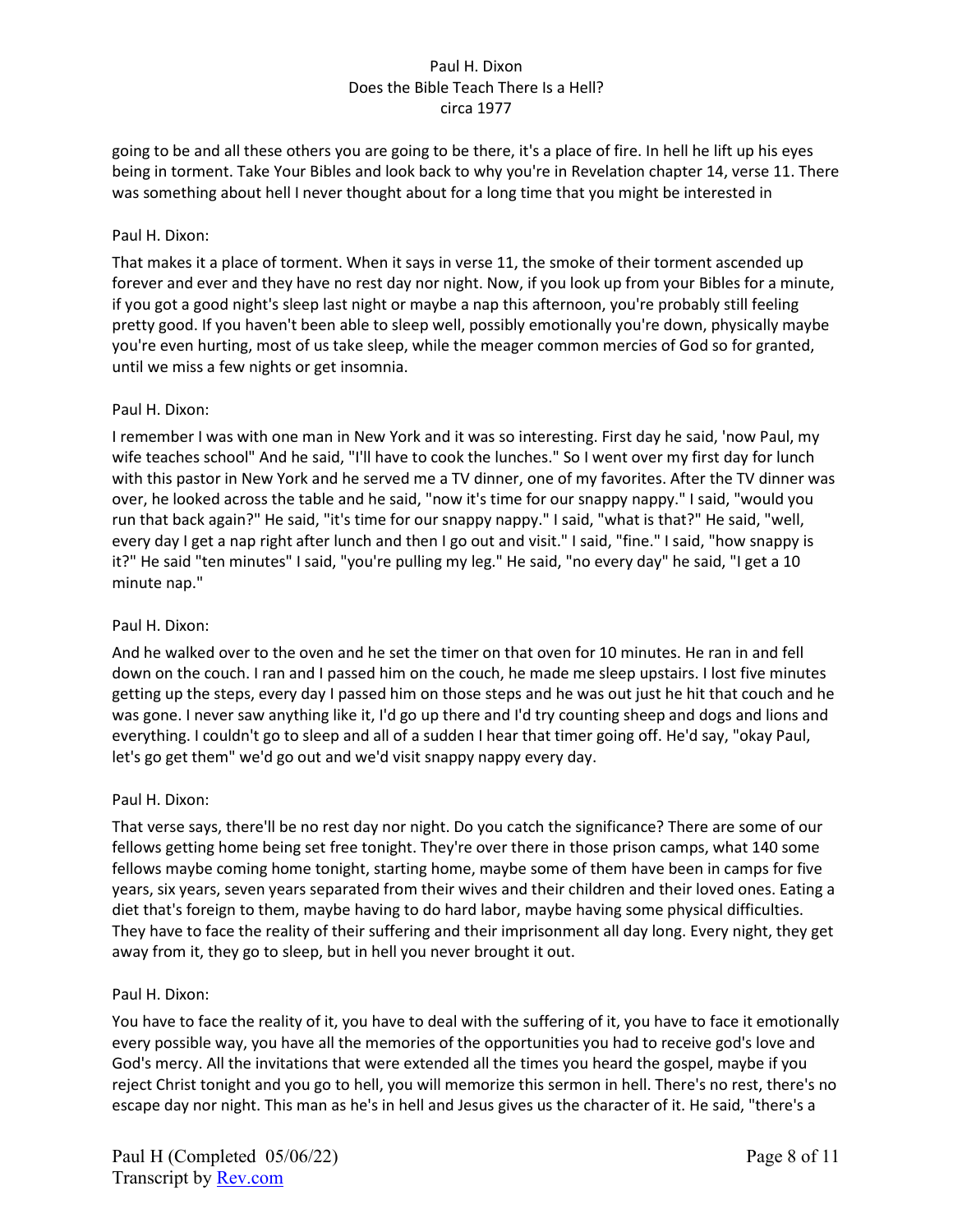great gulf fixed" and there was separation in Hades and their separation in heaven and hell. And when I think about that separation friend, the worst separation of all is that this man was separated from God.

### Paul H. Dixon:

Now, maybe that doesn't move you, but as you think about it I trust it will you say I'm living without God, I'm not a Christian tonight. You are not living without God, who gives you the fresh air, who keeps your heart beating, Matthew 5: 45 says the father make it this sun to rise on the evil and the good and sendeth the rain on the just and the unjust. We all saved and unsaved alike, enjoy the sunshine, the rain, the fresh air, these mercies of God.

## Paul H. Dixon:

This man's in hell and he's begging for one drop of water, all that money he had in his bank account, all those possessions he had. And now he's begging for one drop of water God is stripped him of all of his possession, he's out there in hell. We drink a glass of water and pour half of it down the sink, stand in the shower and let gallons go up on us and down the drain, fill the bathtub to the brim and soak in it, put water upon our grass to make it green and upon our cars to make them clean and this rich man in hell is so poor, he's begging for one drop. I don't think that rich man was an immoral fellow, I doubt that he was the biggest sinner in town, I imagine he was the philanthropist, I imagine he helped other people with the exception of the beggar. But the biggest sin in that man's life was he was satisfied without God.

## Paul H. Dixon:

And I'm preaching to many of you tonight and that's the thing in your life. You are satisfied without God and when you get to hell, you'll be eternally separated from the God you think you can get along without. Second Thessalonians, one seven through nine "to you who are troubled rest with us. When the Lord Jesus shall be revealed from heaven with this mighty angels, inflaming fire, taking vengeance on them that know not God and that obey not the gospel of our Lord. Jesus Christ." Noticed that his judgment, his vengeance is poured out on those who have refused to receive the gospel.

## Paul H. Dixon:

This is the gospel Christ died to save You, receive Christ as your savior, trust him tonight, go to heaven instead of going to hell, you refuse the gospel and you'll be separated from the glory of his power and from the glory of his presence, total separation from the presence of God and the power of God. There won't be any trees in hell, there won't be any sunshine in hell, there won't be any rain in hell you say preacher, that's why I can't buy it. It's just too terrible of a place and I just can't see it, you know why you want me to tell you why all of us have a difficult time accepting that hell is as Jesus described it, two reasons. Number one, we don't understand God. Number two, we don't understand ourselves.

## Paul H. Dixon:

We're not doing God any favor. When we make him out as a Cupid, some God of love and that's all there is to him. He's not a God of all, if he's just a God of love. If you understand the biblical God, this God is a holy God and thank God out of his holiness he's willing to love us, but he also has to be just if he's going to be holy and his wrath is going to be extended and sin is going to be dealt with I guarantee. You must understand this God, we live in an age of grace and there is an opportunity for salvation but this age of grace will soon come to a close. And if you're going to be saved, you better get saved before you die and you better get saved before the Lord Jesus comes again. And that could be tonight.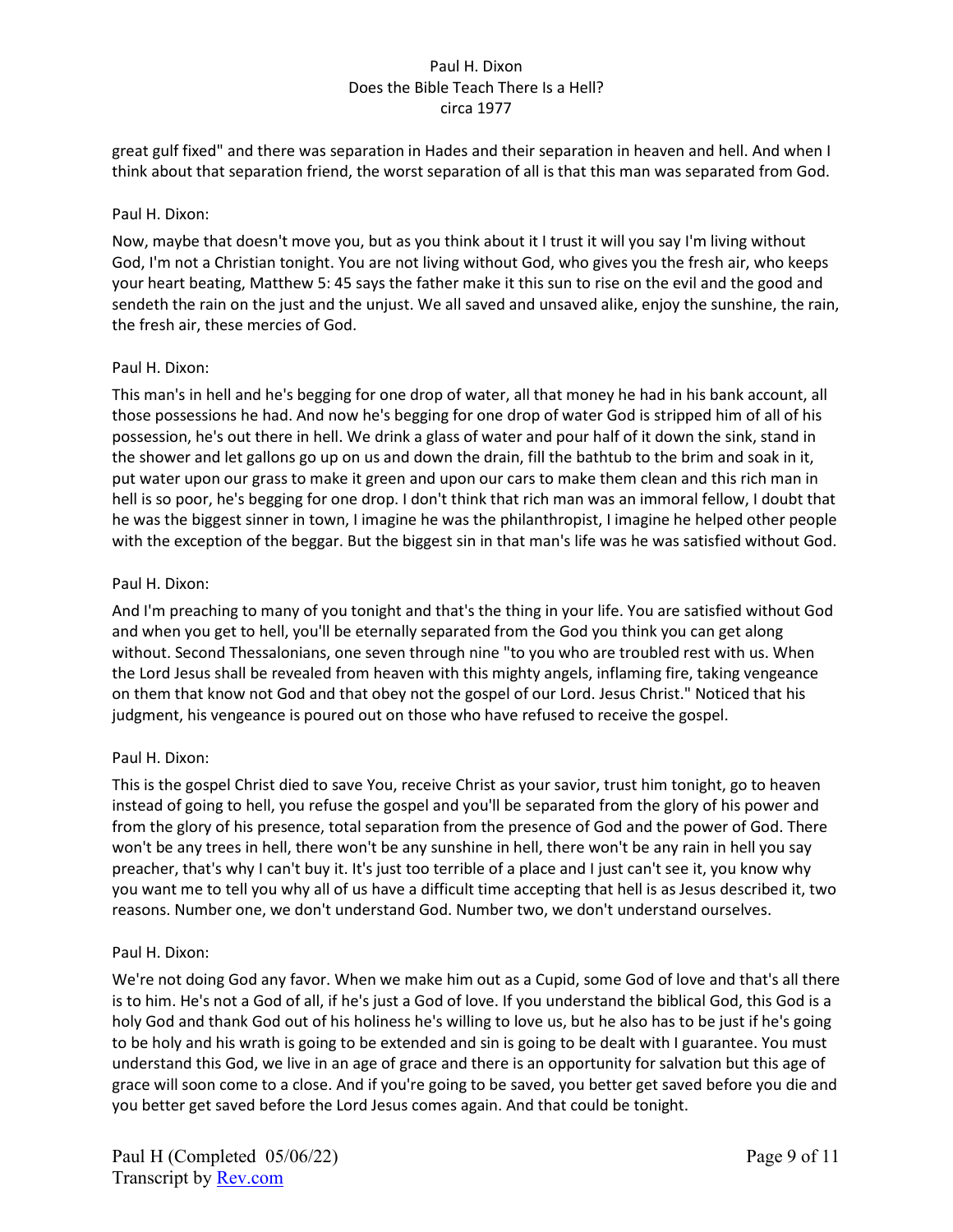### Paul H. Dixon:

But when I said we don't understand ourselves, see the real problem is we don't think we're very bad. Hell is for bad people and we're not too bad preachers pals. If I got in my car drove through Chattanooga Tennessee, I ran through every red light. They arrested me, took me down to the jail, threw me in jail. I tried to set bail, they wouldn't let me, I go before a judge the next day he has a jury trial. And it comes out in the paper that they're going to hang me at six o'clock tomorrow night, what would happen? That'd be the news story of the day, it'd be on all the radios, people would be storming the jail. They'd say, "look, he only ran through red lights, he ought to be fined a great deal and maybe put in jail for a while, but he shouldn't lose his life, the penalty doesn't fit the crime."

## Paul H. Dixon:

See what I mean, we want to deny the penalty because we don't think we've really committed a crime against God. We'll admit that all of sin had come shore the glory of God after all everybody's a sinner, but will we admit that we are exceedingly sinful, that our sin is so bad that God has placed a penalty of hell upon it. And the only way our sin could be paid for was for God's son Jesus Christ to die across and shed his blood and literally become our sin and take that hell. One of the saddest things about hell friend is you never get out. Don't believe this bit about purgatory limbo, those who believe in limbo say that's where babies go when they die. Listen, I believe when babies die they go to heaven. I believe when David's boy died, he said, "son you cannot come to me, but I am going to come to you." And he had absolute assurance of seeing his son in paradise. He had absolute assurance that he was going to spend eternity with his son.

## Paul H. Dixon:

I'll give you something else to study, when you have time study those who entered into the promised land. Notice the ages and the differentiations that God placed upon those who were allowed to enter into the promised land in the Old Testament and those who weren't. And I believe again you'll see some application to the mercy of God extended toward children. Now there's no purgatory, there's no limbo, there's heaven and hell and when you die and if you're not saved, you go to hell, there's no second chance, nobody can light candles to get you out. You can't pay somebody money to pray you out, you're there and you're there for all eternity.

### Paul H. Dixon:

Do you all remember how many of you remember the story of the little boy, six years old lost in the Great Smokey Mountain some years ago, his name was Dennis. Do you remember that, some of y'all remember that? Sure, for those of you who don't this little boy went out hiking with his daddy. I believe he was a lawyer in Knoxville and his granddaddy and a big brother and little Dennis was six. They were celebrating the little guy's birthday. Daddy took him for a hike, they're out there in the woods, daddy and granddad are up ahead, and big brother said to Dennis, "Hey, let's scare daddy and granddaddy." He said, "that's a good idea." He said, "you run that way through the woods and I'll run this way and we'll jump up in front of them and we'll have a big time." He said, "okay." Big brother took off through the woods, Dennis took off through the woods,

## Paul H. Dixon:

Poor long big brother jumped up in front of daddy and granddaddy and scared him. And they laughed and they waited for Dennis, but he didn't come. And finally, they started calling for him, but he didn't